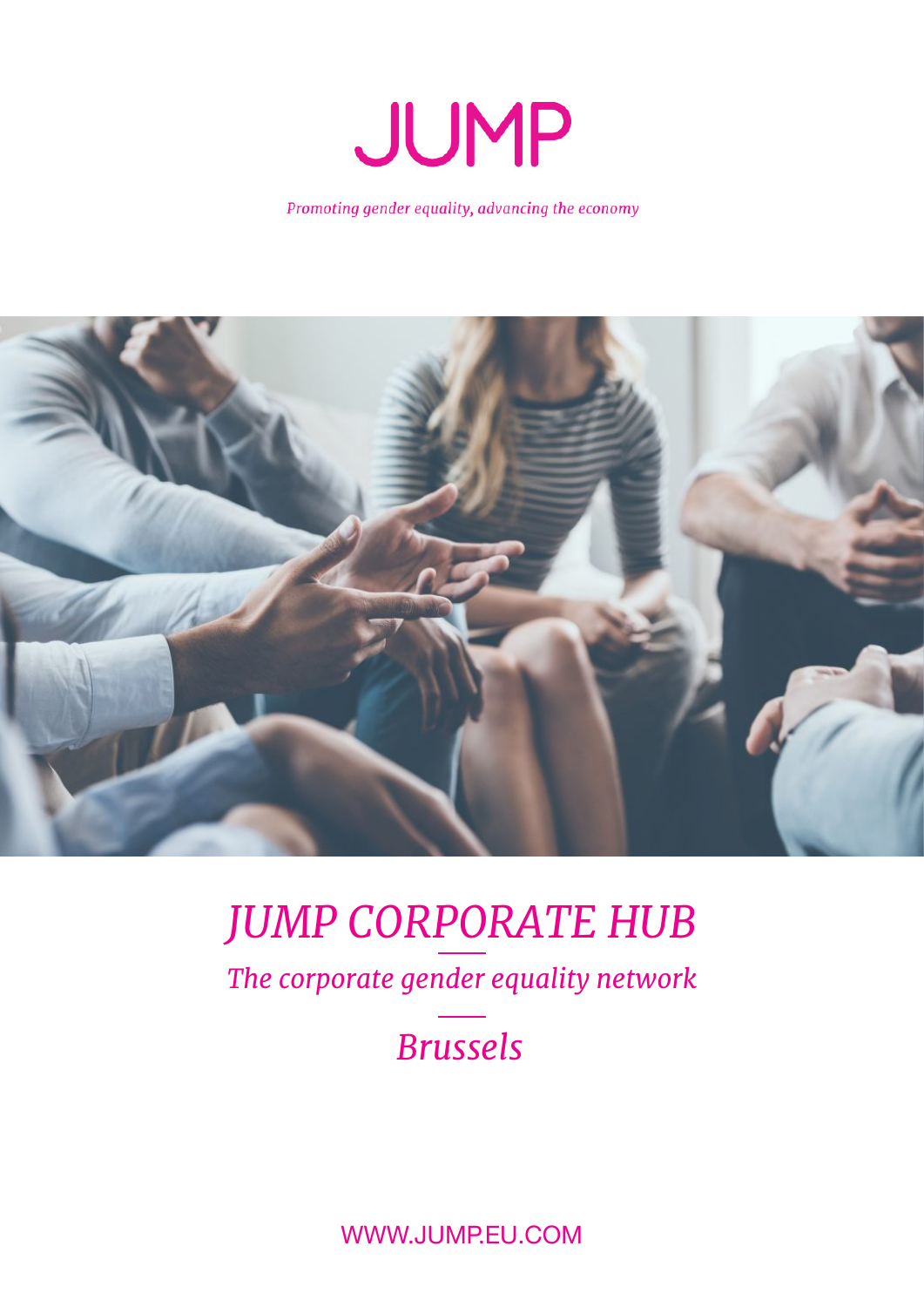The JUMP Corporate Hub is the network of corporate diversity stakeholders dedicated to the exchange of best practices on gender equality at work.

#### **What?**

A tight-knit network of diversity officers, HR and diversity ambassadors that connects companies for collaboration and innovation on gender equality across industries

An opportunity for you to:

- Increase your own knowledge on corporate equality management
- Network within a community of committed companies to share best practices, discuss common challenges and innovate across industries
- Improve your brand image on diversity toward the HR community

#### **How?**

- Quarterly Lunch & Learn sessions, to learn from the experts, share best practices and discuss common challenges Each topic is presented by one or more European experts, followed by participant discussion
- For 25 participants maximum (1 to 2 participants per company)
- In English (everyone is invited to speak their own language)

#### BRUSSELS NEXT SESSION 2020

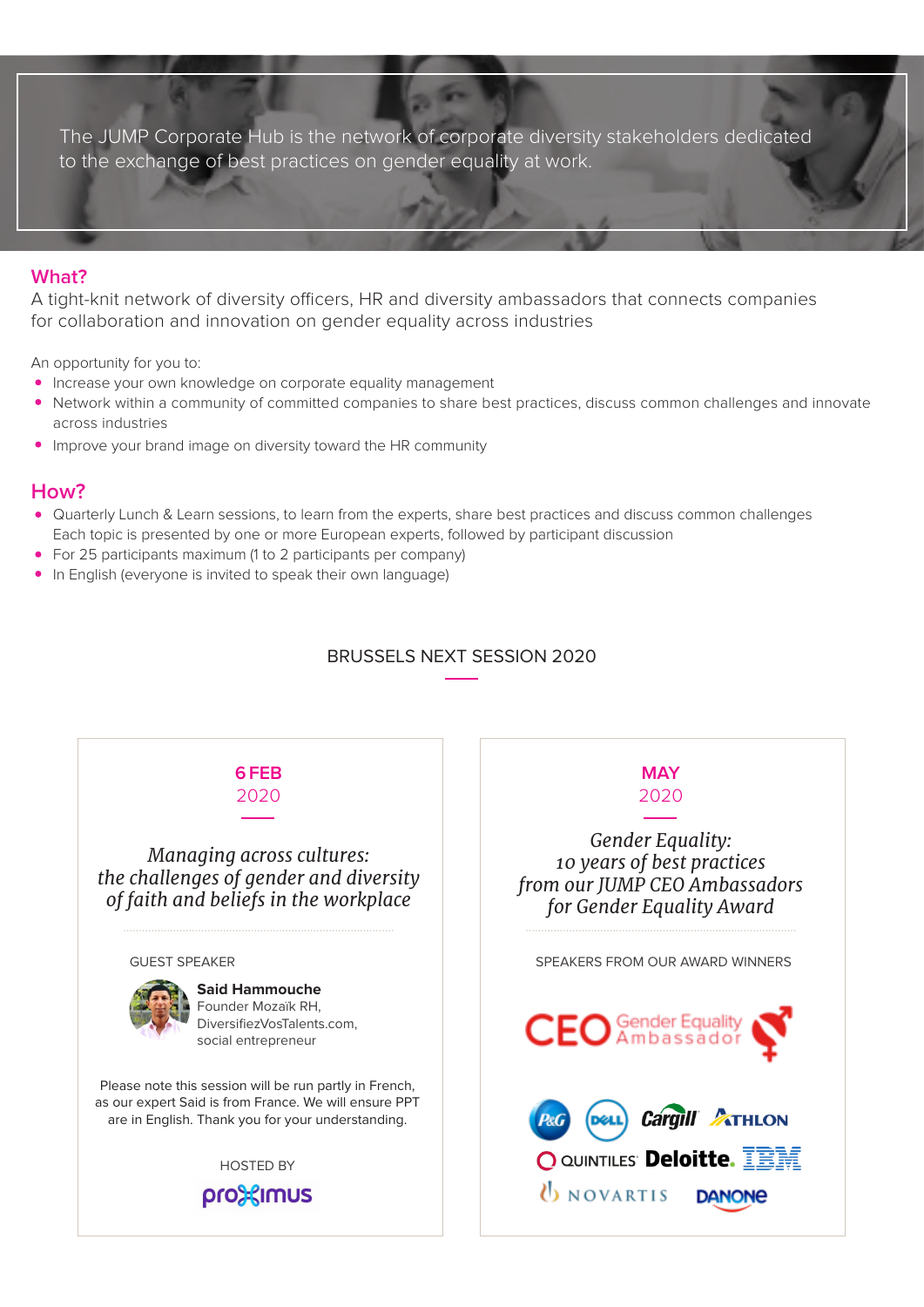#### **Venue**

All venues are based in Brussels (or close to) from 12.00 to 15.30

#### **Participation cost**

Price per person per session = 350€ VAT excl.

Note: -40% for SMEs under 50 employees

*Documents, lunches and coffee breaks are included. You will receive all the presentations, executive summary and articles of the session. \* Seats are not nominative and can be shared between colleagues*

### **What participants say**